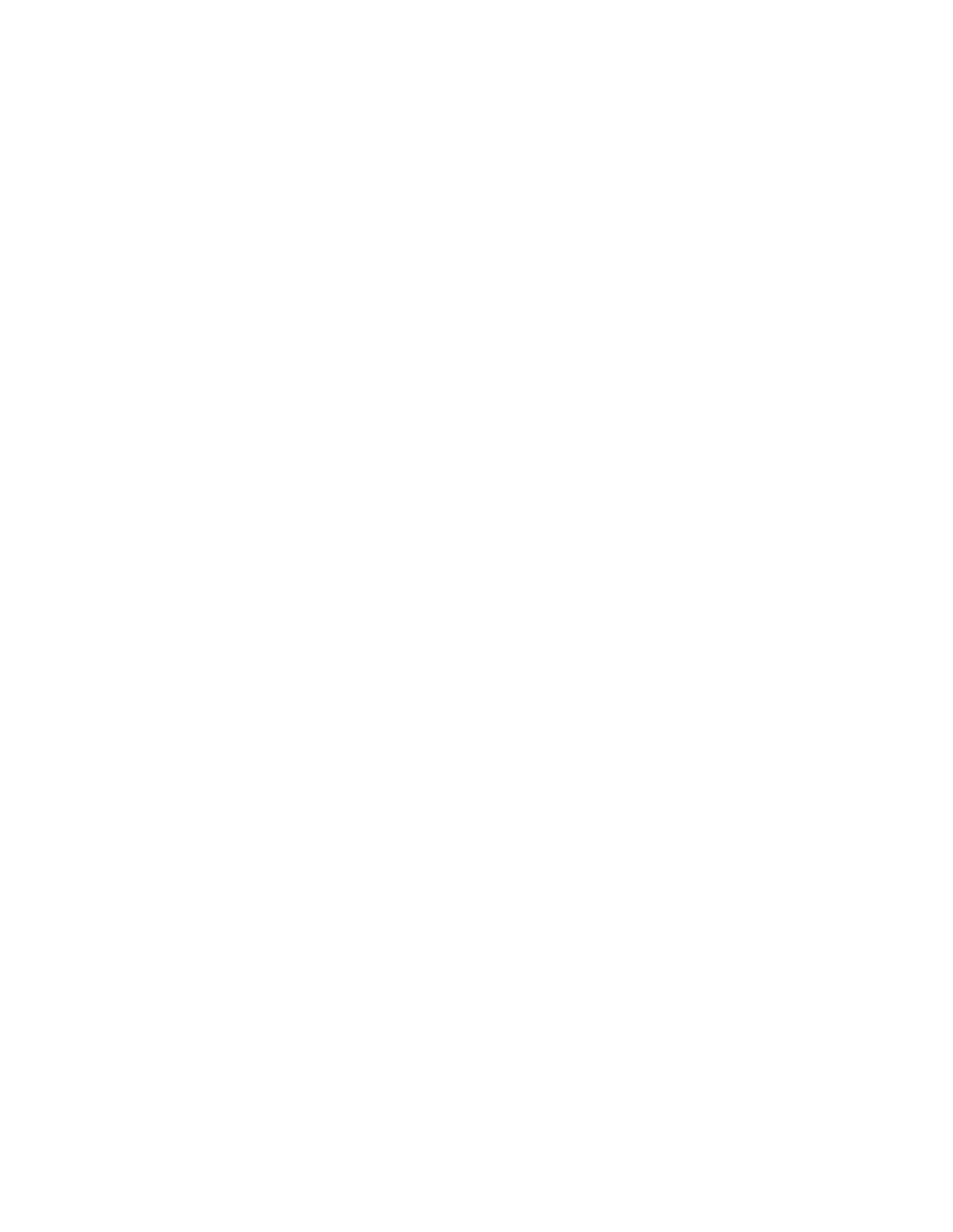# **Table of Contents**

**Owner Manual**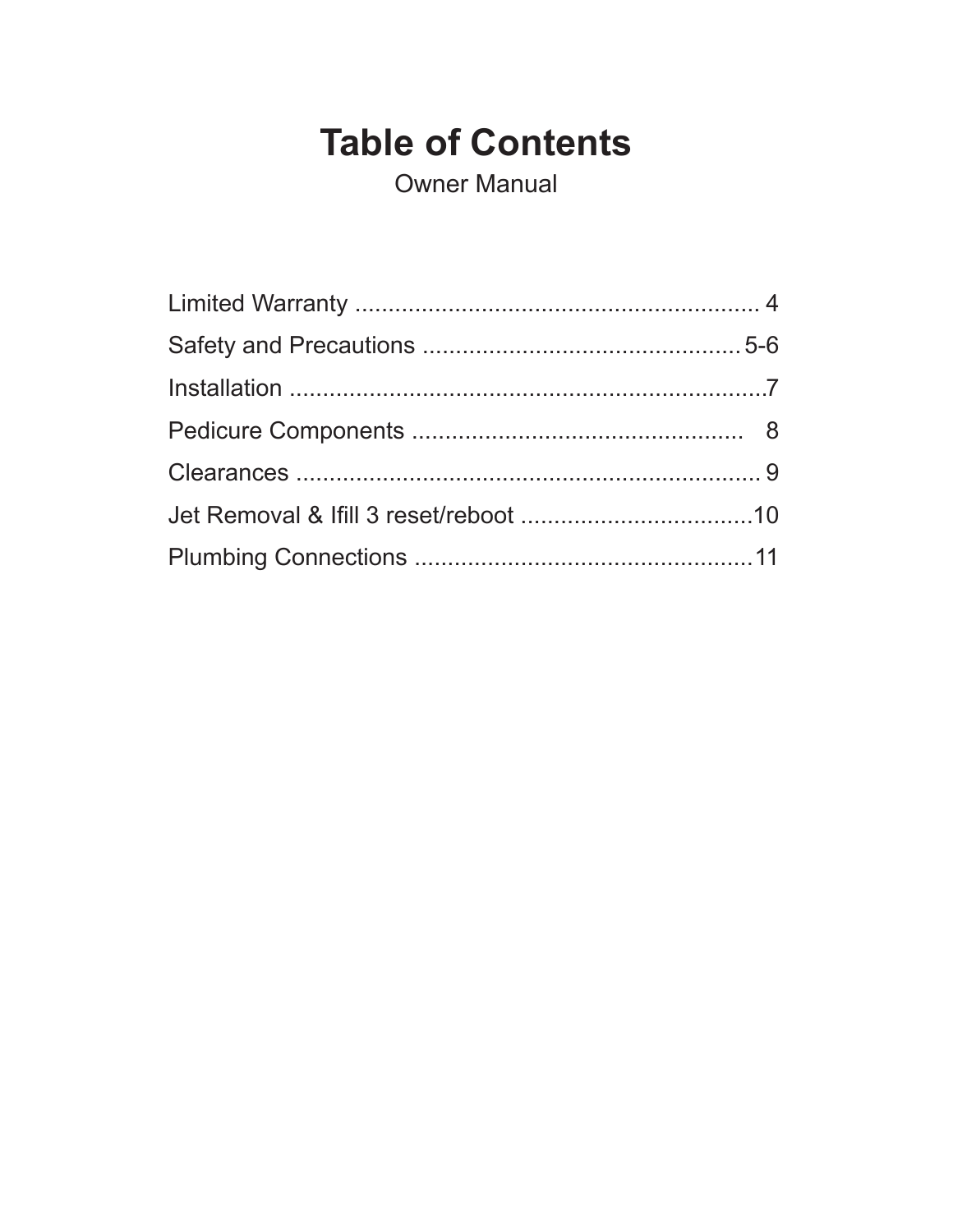Whale Spa, Inc. ("Whale Spa") conditionally warrants your pedicure spa (the "Pedicure Spa") in accordance with the terms and conditions set forth below for a period of two (2) years commencing on the original date of shipment of the Pedicure Spa to you. The warranty only applies to the Pedicure Spa's original end-user owner or customer (the "Customer"). This Conditional Warranty is non-transferable and replaces any warranties previously published by Whale Spa.

If examination of the Pedicure Spa by Whale Spa during the applicable warranty period shows it to have a defect in material or workmanship, Whale Spa will, at its option, repair or replace the defective component or part thereof. Further, Whale Spa may, at its discretion, replace a defective component or part with a refurbished component or part, or may replace the Pedicure Spa with a refurbished pedicure spa. If Whale Spa elects to replace the Pedicure Spa, the replacement pedicure spa must be comparable in style and size to the Pedicure Spa. The Customer shall bear all charges incurred for the shipment to it of replacement components or parts, or a replacement pedicure spa, and the cost of all labor incurred in repairing defects in the Pedicure Spa or repairing or replacing any of its defective components or parts. The forgoing limited warranty does not apply:

• to the Pedicure Spa, or any components or parts thereof, if subjected to misuse or neglect or if accidentally or intentionally damaged.

• to the Pedicure Spa, or any components or part, if altered or modified in any way.

• to any expenses incurred by the Customer or any third party, including labor or material, during investigation, removal or reinstallation of the Pedicure Spa or any defective components or parts.

• to any damage to or impairment of the Pedicure Spa, or any components or parts thereof, caused by any casualty, including without limitation, accident, fire, wind, floods, acts of nature or attempted theft.

• to any workmanship of a fabricator (other than Whale Spa) or installer of the Pedicure Spa.

• if damage to pump parts and/or motor parts is due to obstructed plumbing.

• if the Pedicure Spa is removed from its place of initial installation.

• to staining, fading, or discoloration of any portion of the Pedicure Spa caused by water additives or improper water treatment.

• to staining, fading or discoloration of the Pedicure Spa's upholstered seat, armrests or footrests.

• to malfunctions or damage caused by improper installation of the Pedicure Spa, including, but not limited to, failure to meet local, state, or local plumbing, electrical and building codes.

• to damage resulting from a person standing in the Pedicure Spa's basin or other similar stress to that basin.

• to freight damage.

• to damage incurred to the Pedicure Spa while in possession of any party other than Whale Spa.

- This forgoing conditional limited warranty is also conditional upon:
- the Pedicure Spa being installed by a licensed professional in accordance with Whale Spa's installation instructions.

• the proper use of cleaning and sanitizing solutions in accordance with the instruction labels provided by Whale Spa. Repeated use of concentrated chlorine or other chemicals will void this limited warranty.

• avoidance of the use of ionic detox machines that submit any metallic part to reverse electroplating; this use will destroy plated parts and void the warranty.

• shipment, if requested, to Whale Spa of Pedicure Spa parts or components thought to be defective. Parts or components may only be returned if authorized in advance by Whale Spa. All returns must be freight prepaid.

• determination by Whale Spa, in its reasonable discretion, that there exists a defect in material or workmanship. Repair or replacement of any part or component under this Limited Warranty, or furnishing a replacement pedicure spa, shall not extend the duration of the warranty with respect to such repaired or replaced part beyond the stated warranty period. When a part or component is replaced, it will be under warranty for 90 days, or for the remaining life of original warranty, whichever period is greater. Customer agrees by using the Pedicure Spa that:

• THE OBLIGATION OF WHALE SPA SHALL NOT EXTEND TO INDIRECT OR CONSEQUENTIAL DAMAGES OR INJURY WHICH MAY RESULT FROM SUCH USE

• that the obligations of Whale Spa are limited to those set forth herein • this warranty is limited to the original owner/end-user and is nontransferable • Whale Spa shall not be liable for any other obligations or liabilities, including, but not limited to: obligations or liabilities arising out of breach of contract or warranty, negligence, or other tort or any theory of strict liability with respect to the Pedicure Spa or parts or components thereof or any acts or omissions of Whale Spa.

• Any assistance Whale Spa provides to the Customer outside of terms, limitations, or exclusions of this limited warranty will not constitute a waiver of any of the foregoing terms, limitations, or exclusions, nor will such assistance extend or revive the warranty.

THIS LIMITED WARRANTY IS IN LIEU OF ALL OTHER WARRANTIES, EITHER EXPRESS OR IMPLIED, AND ALL SUCH OTHER WARRANTIES, INCLUDING WITHOUT LIMITATION, IMPLIED WARRANTIES OF MERCHANTABILITY OR FITNESS FOR A PARTICULAR PURPOSE, ARE HEREBY DISCLAIMED AND EXCLUDED FROM THIS LIMITED WARRANTY. NO DEALER OR OTHER PERSON HAS ANY AUTHORITY TO BIND WHALE SPA TO CHANGES OR ADDITIONS TO THIS WARRANTY OR ITS PRODUCTS. ACCORDINGLY, WHALE SPA IS NOT RESPONSIBLE FOR ANY SUCH OUTSIDE WARRANTIES OR REPRESENTATIONS. IN NO EVENT SHALL WHALE SPA BE LIABLE IN ANY WAY FOR ANY CONSEQUENTIAL, SPECIAL, OR INCIDENTAL DAMAGES OF ANY NATURE WHATSOEVER, OR FOR ANY AMOUNTS IN EXCESS OF THE SELLING PRICE OF THE PEDICURE SPA OR ANY COMPONENTS OR PARTS THEREOF FOUND TO BE DEFECTIVE. THIS LIMITED WARRANTY GIVES THE CUSTOMER SPECIFIC LEGAL RIGHTS. THE CUSTOMER MAY ALSO HAVE OTHER RIGHTS WHICH MAY VARY BY EACH JURISDICTION.

For troubleshooting visit: whalespainc.com/troubleshoot Should your Pedicure Spa require service, please contact: **Whale Spa – Technical Support** 1-888-650-7888 email: info@WhaleSpa.net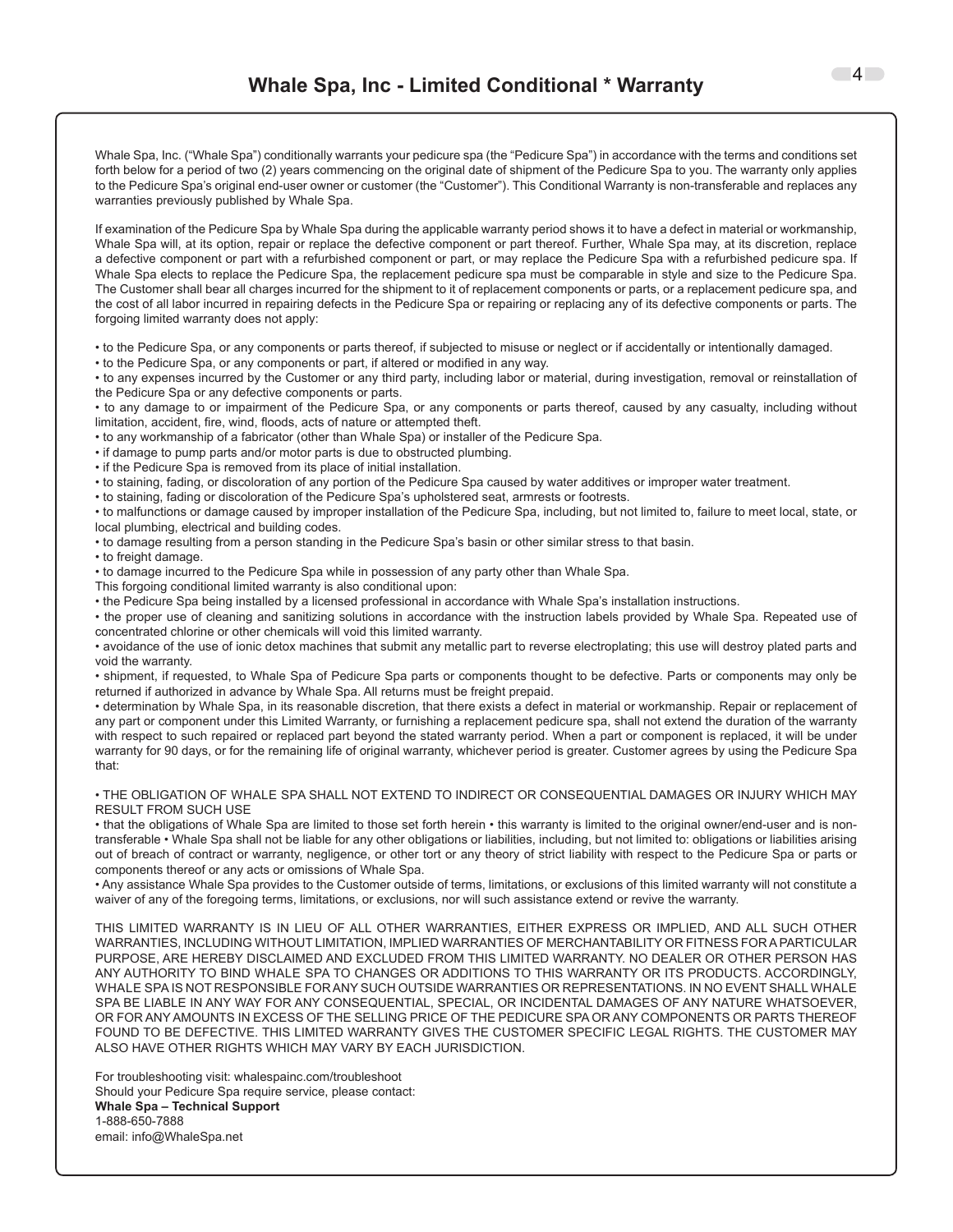## SAFETY & PRECAUTION SAFETY & PRECAUTION

The Whale Spa pedicure chairs (herein referred to as pedicure spa) are innovative pedicure spas that have been designed to serve you dependably for many years. Please take time to thoroughly read this entire manual before installation and use. If you have any problems or have questions regarding your pedicure spa, please contact Whale Spa's Technical Support Department at info@whalespa.net or call 1-888-650-7888, Monday through<br>Eriday 19.0M to 6.BM PST Friday 10 AM to 6 PM PST.

safely unless it is provided with adequate electrical power, sufficient water pressure, proper water temperature, and required Whale Spa requires that you contact a local, licensed plumber and licensed electrician to install your new pedicure  $t$ obe followed when having your pedicure spa installed. Subsequent inspections and approvals that may be required are the that may be required as  $\alpha$ spa.

Installation must be in compliance with all your local and state building codes. Your pedicure spa cannot operate efficiently or safely unless it is provided with adequate electrical power, sufficient water pressure, proper water temperature, and required drainage capabilities. Contact your local building inspector for information and local code compliance procedures that need to be followed when having your pedicure spa installed. Subsequent inspections and approvals that may be required are the responsibility of the purchaser. (See limited warranty regarding incidental or consequential exclusions)

- 1) WARNING: RISK OF ELECTRIC SHOCK: do not permit electric appliances (such as a hair dryer, lamp, telephone, r<br>... telephone, radio, or television) within 1.5M of this pedicure spa.
- 2) CAUTION: Test the ground fault circuit interrupter protecting this appliance periodically in accordance with the manufacturer's instructions. manufacturer's instructions.
- 3) Temperatures sufficiently high to cause burns may occur regardless of the control setting. 3) Temperatures sufficiently high to cause burns may occur regardless of the control setting.
- a. Do not use on… a. Do not use on…
- Infants Infants
- miants<br>• Sleeping or unconscious persons. • Sleeping or unconscious pers
- b. Do not use on… b. Do not use on…
- Sensitive skin Sensitive skin
- Person with poor blood circulation. Person with poor blood circulation.

#### Note: Check the skin in contact with the heated area of the appliance frequently to reduce the risk of **blistering.** 4) Excessive water temperature is dangerous and should be checked before use. Maximum operating water temperature

unstering.<br>4) Excessive water temperature is dangerous and should be checked before use. Maximum operating water temperature should not exceed 105 F (41 C) and the maximum supply water temperature should not exceed 150  $F(65 C)$ . 4) Excessive water temperature is dangerous and should be checked before use. Maximum operating water

5) The spa could have a heated surface in the seat back cushion. Persons sensitive to heat must be careful when using the spa. This peak weight capacity of 250 pounds.

6) Always enter and exit the pedicure spa slowly and carefully.

- Fig. and you can control the chair see Grounded outlet on the instructions.<br>T) Close side arm rests before operating the chair seat movement.
- 8) Never bring or operate any electrical devices into or near the pedicure spa.
- by Never bring or operate any electrical devices like of rice<br>9) This pedicure spa has a weight capacity of 250 pounds.
	- 10) Use only while seated.

11) Connect this appliance to a properly grounded outlet only. See Grounding Instructions within the install manual.

**Note: Always verify maximum temperatures with your local & state codes.**



before using the pedicure spa if there is any sign of fungal infection, swelling, fracture, or persistent pain. In some cases diabetics may experience improved circulation in their feet, but should first consult their physician prior to receiving a pedicure. If the client experiences any pain or discomfort, immediately discontinue the use of the pedicure spa. Your client's massage and experiences and pain or discomposition or discontinue the use of the use of the use of the use of the pedicure spa. Your client's massage and and pedicure spa experience should be pleasant and comfortable. pedicure spa experience should be pleasant and comfortable. Individuals whose feet or legs are inflamed or have open wounds should not be allowed to use the pedicure spa at any time. Nail technicians should advise clients to consult their physician

 $-5$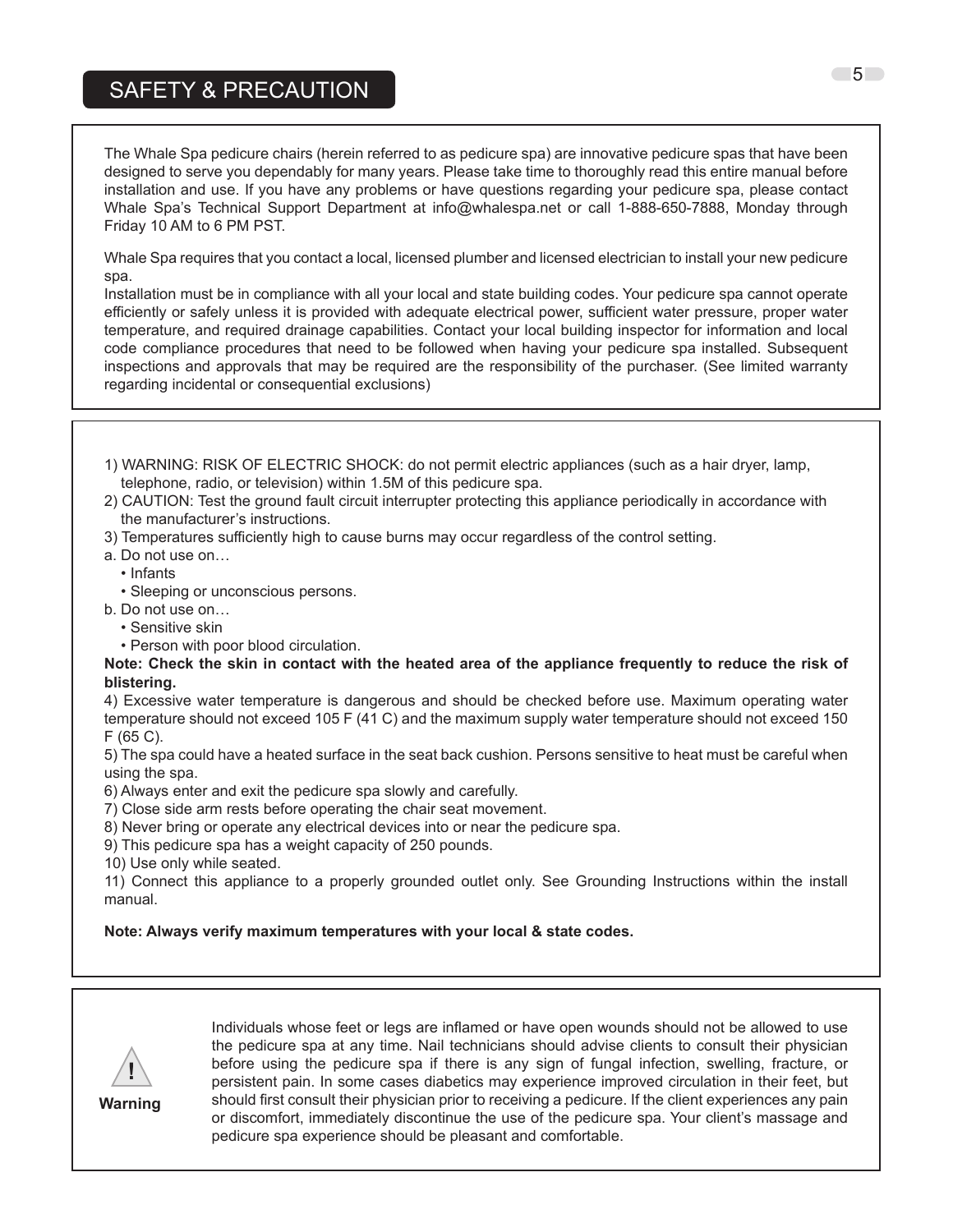### SAFETY & PRECAUTION SAFETY & PRECAUTION

# Important Installation and Utility Information



**COMPLIANCE WITH LOCAL CODES OR INSPECTIONS IS THE RESPONSIBILITY OF THE PURCHASER AND/OR INSTALLER**

#### **Electrical Service:**

110V: A 110V, 60 Hz, 15 Amp GFCI protected grounded circuit must be used to supply power to the pedicure spa. (220V if ordered in 220V configuration)

#### **Water Supply:**

All plumbing connections must conform to local codes. Normal water pressure of 30 to 80 PSI is required to correctly fill the basin to the proper level. The hot water supply temperature must not exceed 150 F (65 C). Adjust your hot water heater accordingly. Carefully connect the incoming water supply lines to the appropriate fittings located on the back of the pedicure spa. Shut-off valves are recommended.

#### **Basin capacity:**

4.5 US gallons of water per pedicure service.

#### **Backflow Protection Devices for Faucets with Side Spray:**

Check valves comply with ANSI/ASME A112.18.3M, A112.18.1M, and CSA B125 ANSI/ASME A112.18.3M (Performance Requirements for Backflow Protection Devices and Systems in Plumbing Fixture Fittings) is applicable to plumbing fixture fittings with outlets not protected by an air gap.

Included in the possible range of applications are fittings with hose connected outlets, fittings with pullout spout, hand held showers, shampoo fittings and deck-mounted fittings. ASME A112.18.3M is now referenced in ASME A112.18.1M (Plumbing Fixture Fittings) and CSA B125.

Check valves are listed to both standards with the Canadian Standards Association, IAPMO and UL. ANSI - American National Standards Institute

ASME - American Society of Mechanical Engineers CSA - Canadian Standards Association IAPMO - International Association of Plumbing and Mechanical Officials UL - Underwriters Laboratory

The pedicure spa drain must meet local plumbing codes. Check valve for drain (not provided) must be installed by a licensed plumber.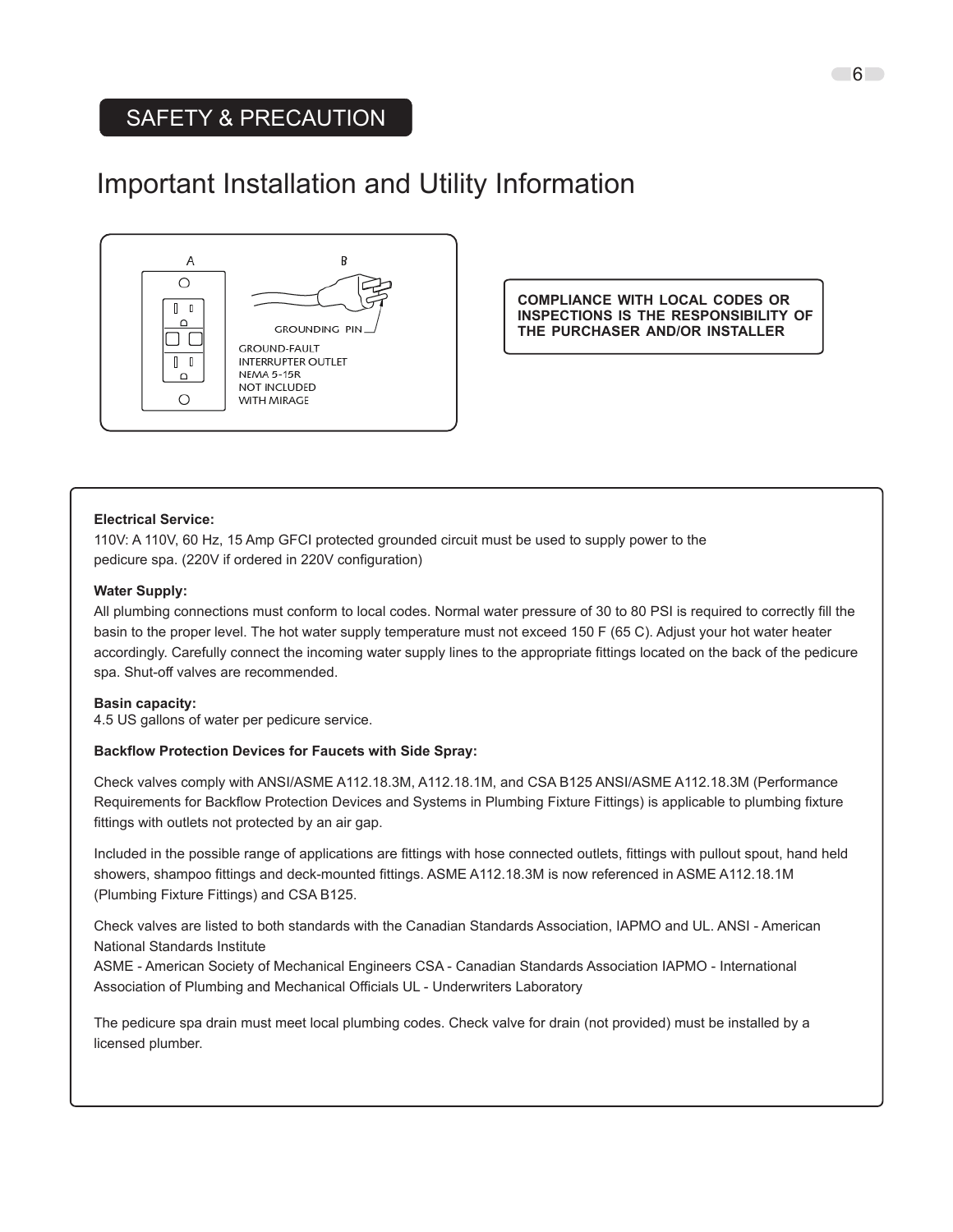### **Install Seat to The Base**

1. Remove **pedicure spa base** from its box and place at the location where it will be installed.

2. Remove the **massage backrest** from its box and place aside. Remove the **seat base/ armrest frame** from the same box and place on top of **pedicure spa base**.

3. Align four screw holes and insert screws to affix **seat base/armrest frame** to **pedicure spa base**.

4. Lay **massage backrest** flat onto **seat base/armrest frame**. Lift **massage backrest** upward and align the pivots onto their housing. Pivots are located at the lower left and right sides of chair.

5. Gently recline **massage backrest** until it clicks into place. Attach leather seat cushion, leather seat back, and leather pillow. (Note: **Green connector wire** under seat cushion is for seat vibration function. Seat vibration function is no longer offered.)

6. Connect **Power Seat Controller** connector (located behind right rear arm rest) to respective connector at rear of **pedicure spa base**. (Note: Power Seat Controller is optional, thus may not be equipped on your unit.)

- 7. Secure foot rest to **pedicure spa base**.
- 8. See page 12 for plumbing connections.



# **Back Panel Plumbing Connection**



# **Foot rest Installation**

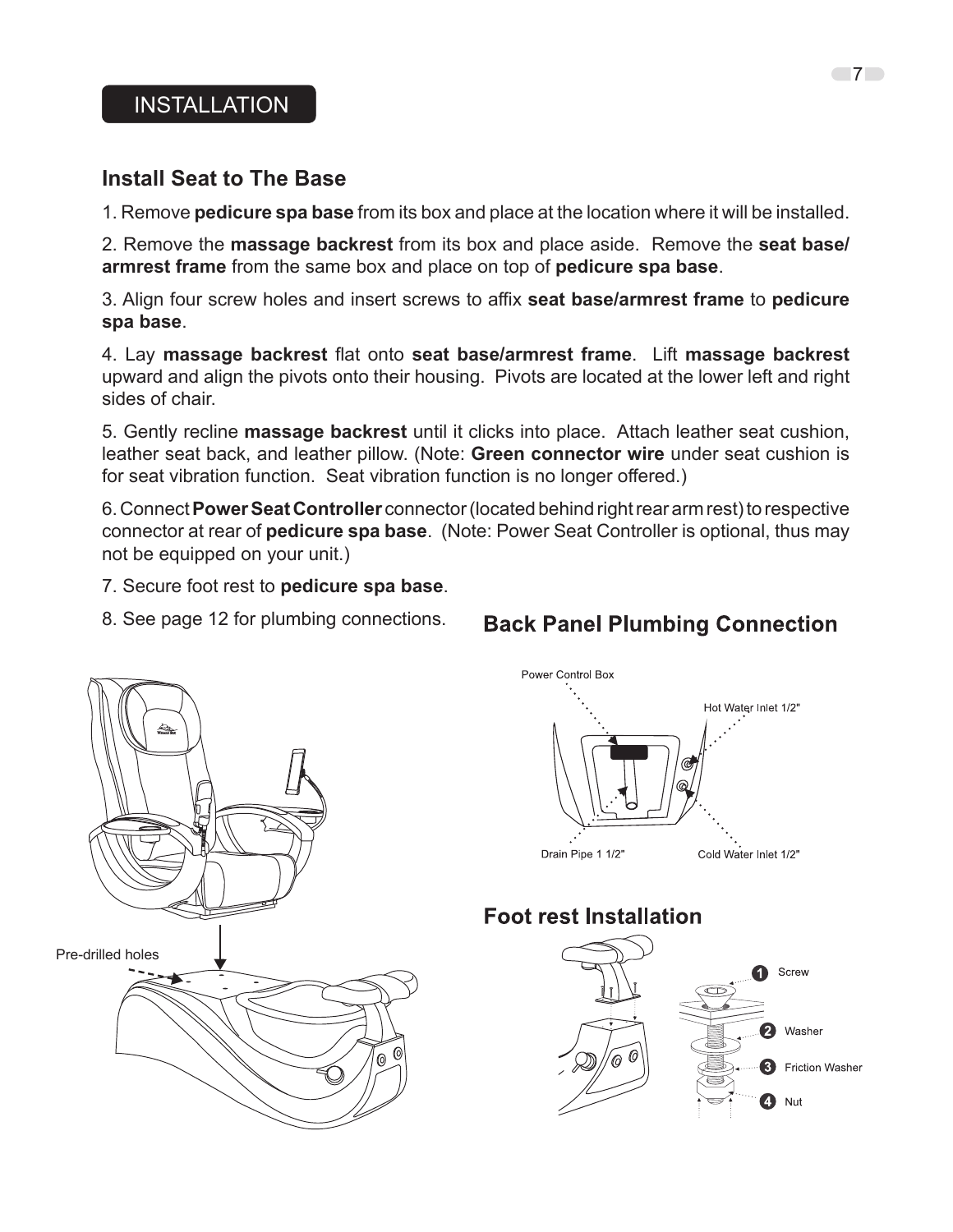

8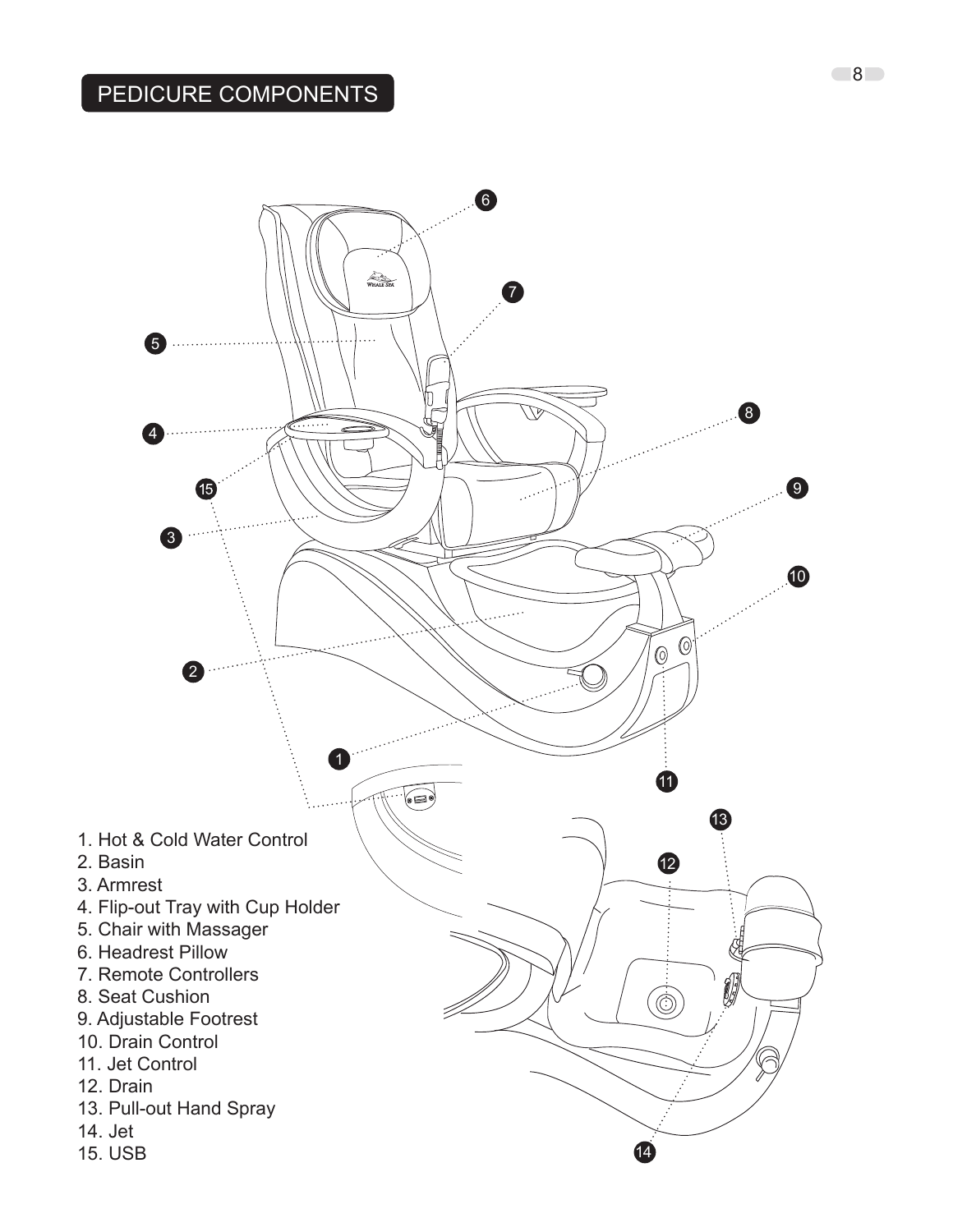# **CLEARANCE**





9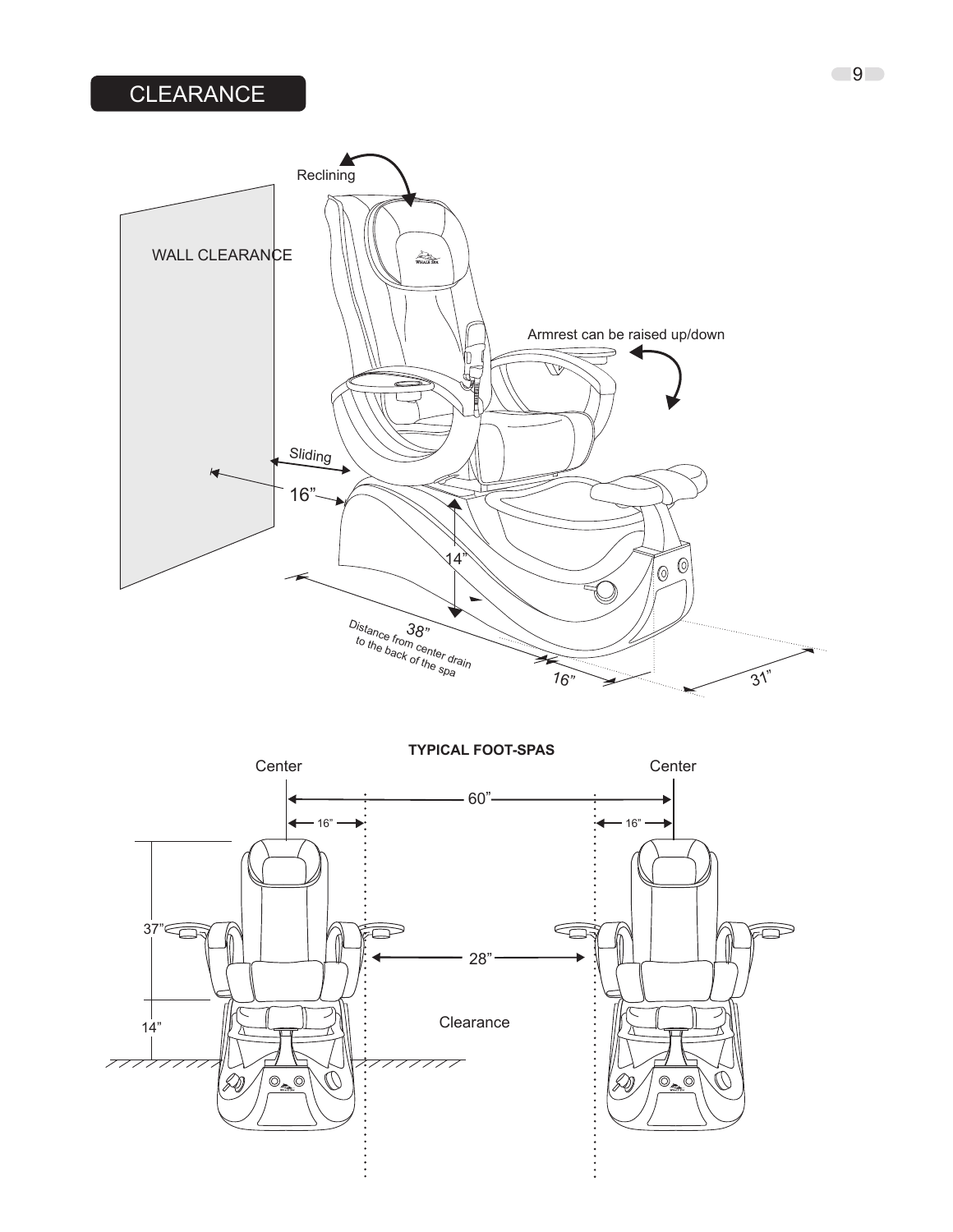#### **Magnet Jet Care Magnet Jet Use**

**NEVER run jet without magnet jet head being**  fully submerged in water. Doing so, even for a short time, will result in damage to the head.

**Note:** Magnet Jet head is a wear and tear item and is not covered under warranty.

#### **Always ensure jet motor is off when not in use.**



# **Check Valve**

For discharge pump equipped spa chairs, check valve may require periodic cleaning:

1. Slowly twist open check valve, note position of  $\begin{bmatrix} 2 & 2 \end{bmatrix}$  2. Releas the spring/plunger.

| 2. Clean out check valve, place spring/plunger in original location, twist close.

To remove the magnet jet head:

Gently pull the magnet jet head away from jet base. Twist off cap.

To install the magnet jet head:

Assemble all magnet jet head components in order as before removal, snap the magnet jet head onto jet base located on tub/bowl wall securely.



leather and protects the leather from excessive wear.

**Leather Care:** Clean with mild soap and water. For stubborn stains, spot clean with 99% alcohol.

## **Ifill 3 Reset/Reboot**

Please follow the procedure below to reset/reboot the iFill 3 system:

Empty the water from tub.

Unplug the power cord from iFill 3 box. Wait for 30 seconds and plug in the power to reboot the system. Then wait about 10 seconds for the system to boot up before you proceed with the steps below:



- 1. Press and hold the iFill-Auto button until you hear a long beep.
- 2. Release the button. The keypad should now start blinking.
- 3. Press the JET button to restore factory default settings.
- 4. A long beep will indicate successful factory reset.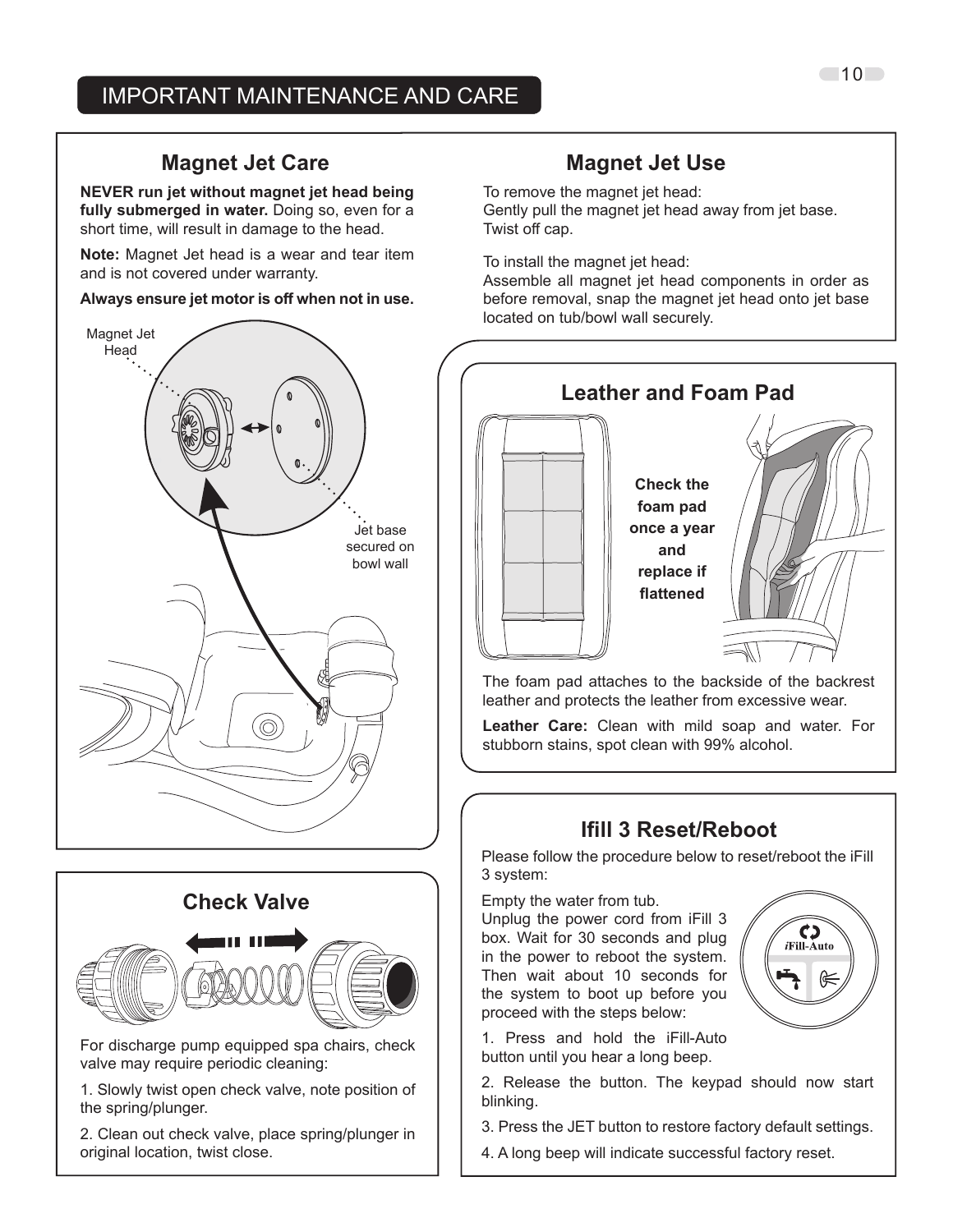#### PLUMBING CONNECTIONS

- 1. Place the pedicure chair at least 16" from the wall and on a level and stable surface.
- 2. Hot and cold water supply line fittings are 1/2" and are located at the rear of the unit.
- 3. Drain can be extended with a 1 1/2" PVC pipe. Use of a floor sink is recommended.
- 4. The electrical outlet used to supply power to each pedicure chair must be 110V, 60Hz, 15 Amp GFCI protected and grounded.

The installation must comply with federal, state, and local building, electrical, and safety codes, where applicable. Installation must be completed by a licensed plumber. Failure to comply with the above may void the warranty.